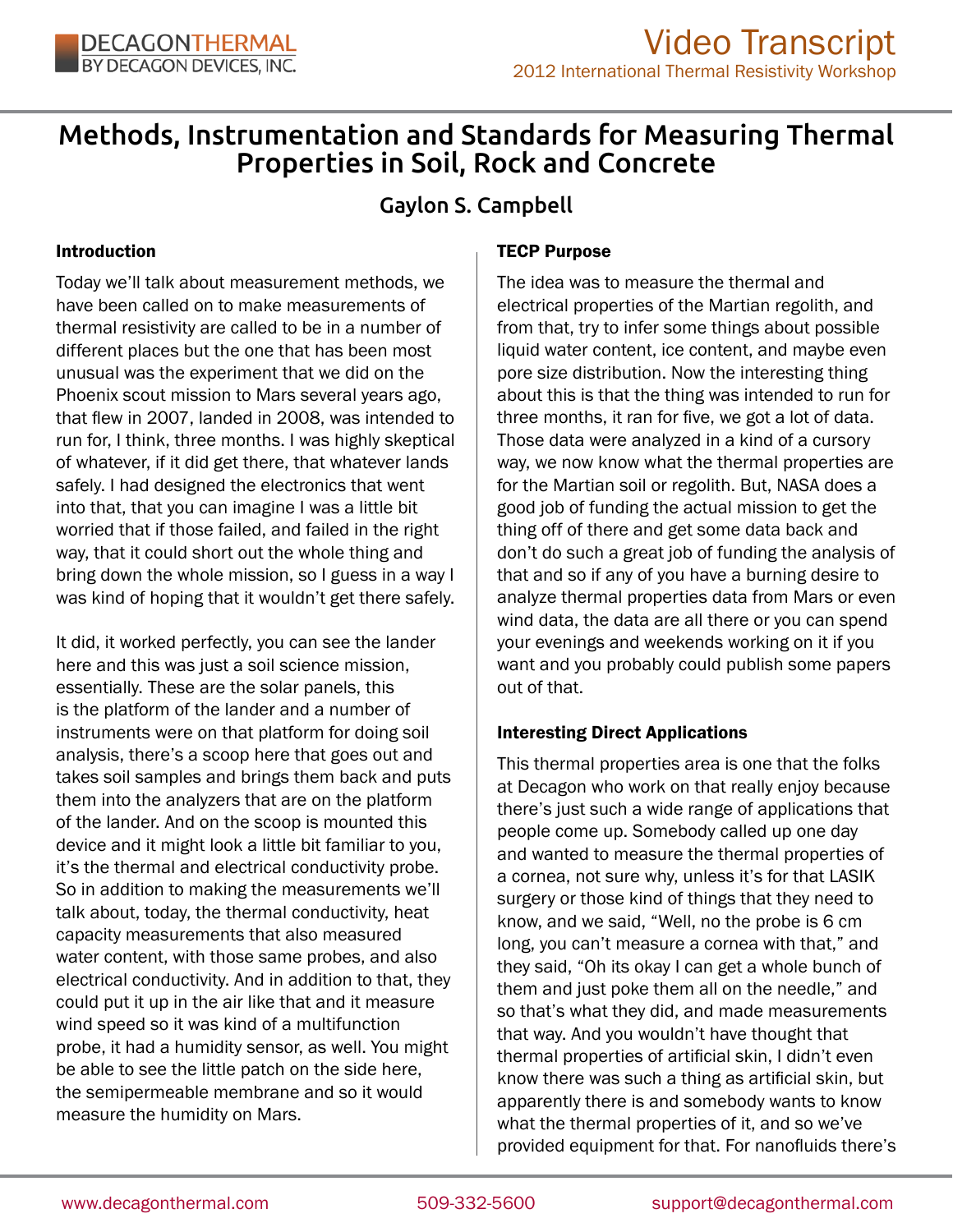

been a lot of interest in that. We've provided a lot of the equipment for measuring that, the thing that we're all here for, the buried cables, of course you understand well, but the thing that started this, even though I'm a soil scientist, about half of our company is devoted to moisture in foods and it really was the food of thermal properties measurement that motivated the first device that we made for measuring thermal properties.

Now you would think that since, essentially, all food is cooked that the people who cook food or process food would be the most interested of anybody in the world in thermal properties, right? But it turns out not to be the case, how many have we sold to foods people, Bryan? (Bryan: "Maybe… seven.") So that turned out not to be the biggest market in the world even though we thought it might. But, oils and coolants we've done some work on that and that's pretty obvious that one of the main functions of oil in an engine is heat transfer, behind lubrication, of course, and the main function of the coolant is heat transfer.

### Indirect Applications

(Audience comments.) Indirect applications, there are a bunch of pretty interesting ones there, too. You saw yesterday, that volumetric specific heat is linearly related to water content, and is sensitive. Water has a big specific heat and so you can measure the water content of something by measuring its specific heat. So we've done that a number of places and the nice thing about it is that it's very localized, it's a water content measurement with the best resolution of any that I know of. In fact, a lot of this thermal properties work started when I had somebody come to work with me on sabbatical leave, who did research on peanuts. He wanted to know what the water content of the peanut was, you know after it flowers while it puts the pegs into the ground and the peanuts grow underground, and he wanted to know the water content laws around the pods when they were growing underground, and so he said,"Can't you make something that will do that?" We had been looking at they're doing a lot of work

with the single needle probes that we'll talk about today, and those don't do a very good job of water content measurement. So we came up with the dual needle probe that did that. I get messed up in the audiences that I'm talking to sometimes, when I say water potential here that means soil suction to a group of geotechnical engineer so you can measure soil suction, also with heat dissipation sensors.

### **Outline**

So today we want to talk about steady-state methods for measuring thermal properties and then mostly about line heat source method since those are the ones that are most useful for this field that we are working with here. We'll talk about standards and them some about measuring thermal conductivity of rock and concrete and then a little bit about measuring thermal stability.

### Steady State Thermal Conductivity

So the steady-state method of it is pretty straightforward. We establish, we have a slab of material that we want to know the thermal conductivity of, we establish a steady heat flow through that material, we know what the heat flow is, we know what the thickness is and we know what the temperature difference is between the two sides in the thermal conductivity we calculate that way. Now I think, Jim, are you going to talk a little bit about guarded plates? One problem with this is that you get heat flow out the sides and Jim will talk a little bit about what you do about that.

# Radial Test Cell for Steady State Thermal Conductivity

But, one of the things that you can do is to change the geometry a little bit and for applications like we work in, for soils and gravels and things like that. A lot of times it works a lot better to just go to a radial geometry, then there's a little bit of heat flow out the top and bottom, but if you make the cylinder fairly long and make the measurement out in the middle of it, you don't care much about that heat flow out the ends, you can put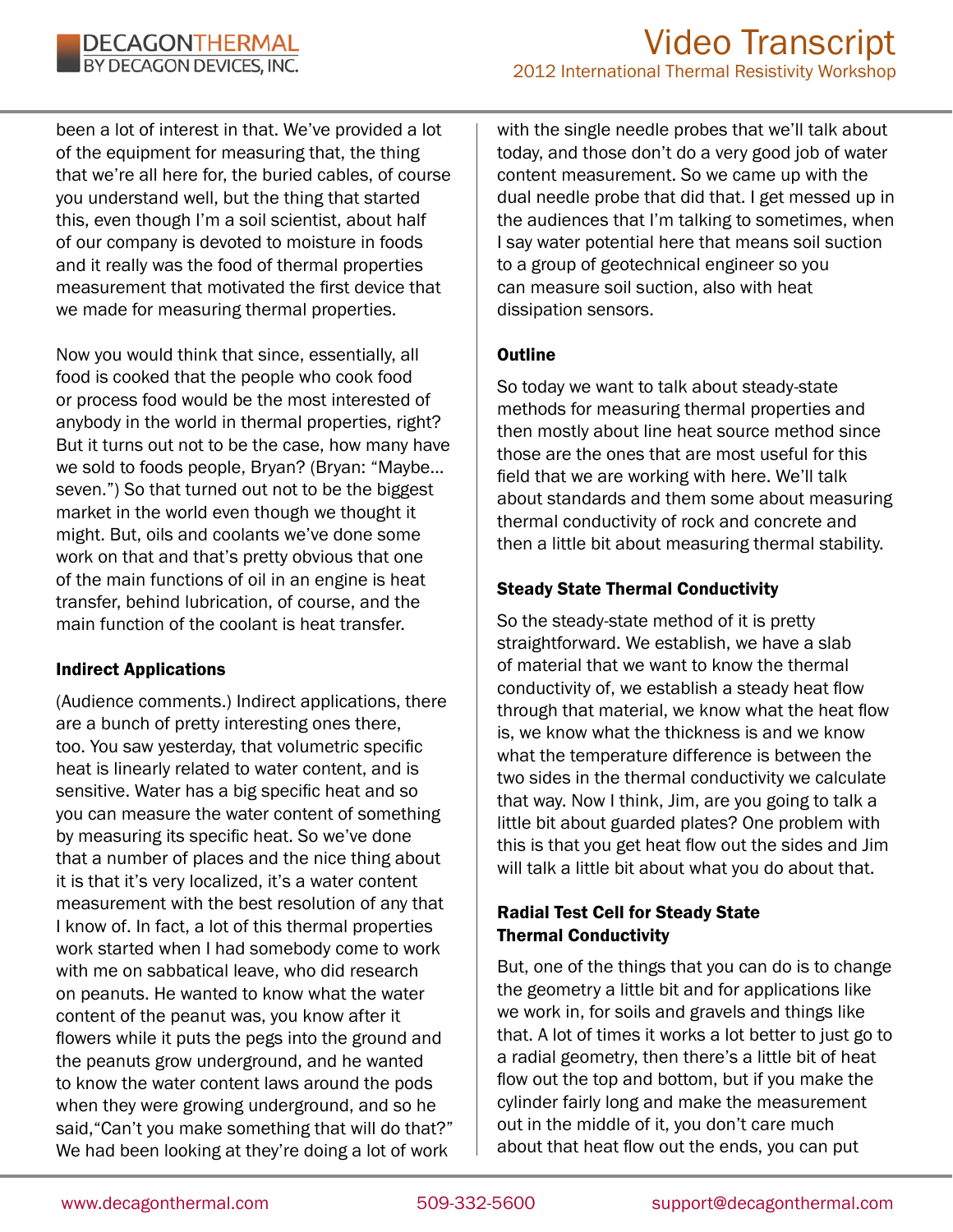

some insulators there and then all you have to do, again, supply a steady heat in the middle of that, measure the temperature of the heater, the temperature of the outer wall, usually make the outer cylinder out of some of high conductivity materials, usually use copper pipe or something like that, so that they and their temperatures pretty uniform there and then do the calculation of thermal conductivity with the equation that's their. So we've used that a lot, usually when you're making measurements with these thermal probes that we'll talk about a bit, that most of you already use. You'd like to have the grain size of the material what you're measuring be small compared to the diameter of the probe, otherwise you get a probe with maybe a pebble or a rock or something. Either right in the place where you're measuring the temperature or not in that place and that can have a big effect on the reading that you get. So how do you measure the thermal conductivity of, say, gravel? Well, the best way we know of doing it is to it to make a setup like this, a cylinder.

### Steady State Methods For Determining K

Some of the goods and the bads, the calculation is pretty simple with this large sample so it can average over of the uncertainties to some extent and that's a pretty direct measurement, so one that you can have some confidence in. The possible bad parts talked about the heat flow divergence, it's just a matter though, of designing it properly so that it's easy to get around. Sometimes large samples are a bad thing, instead of a good thing, depending on how much sample you have available to you. It's a laboratory method, not something that you can do in the field and pretty slow. It takes probably a day, at least, for it to reach steady state so you won't make these measurements very rapidly. One of the big things is that you get thermally induced moisture redistribution, like we talked about yesterday. Consequences of Thermally Induced Water Flow

So some of the consequences, some of the things to remember, are that if the sample's dry or if it's

fully saturated then moisture redistribution isn't an issue. And even if it's pretty wet it's almost certainly not an issue. But in that kind of critical range, where it's sort of dry, it'll be a big issue and steady-state methods just don't work for those kinds of conditions, you can't get accurate thermal conductivity measurements or resistivity in that kind of, what I would call, around the permanent wilting point of plants, the kind of dry soil.

## Line Heat Source Methods for Thermal Properties

The line heat source methods are the ones that are mostly used for measuring thermal properties in soil, those are the transient method, so one some that if there is moisture redistribution that's not serious in making the measurement you can make accurate measurements with this. The way this is done is to place a line heat source in the soil, usually it's a needle that has a heater and a temperature sensor inside it, you apply heat to that source and you measure its temperature over time and then for that line heat source you have a solution to for use equation that applies to that particular geometry and you compare the measured set of temperatures that you have to the model and you adjust that diffusivity and the conductivity in the model until you get those two things to match. Now that probably doesn't sound exactly like you thought it worked, you thought that you just took a set of measurements and plotted them on a semi log curve and fit a straight line to them, but in essence that's what you're doing, is matching that measurements to the model.

### Equations for Line Heat Source Measurements

So the solution to the line heat source equation is this; that during the time when the probe is heating, the change in temperature is the heat that you're putting in, this is the watts per meter of length of the probe, the heat that you're putting in divided by  $4 \pi$  times the thermal conductivity and this is the exponential integral, the probe diameter over four times the diffusivity times the time. And then during the cooling phase, after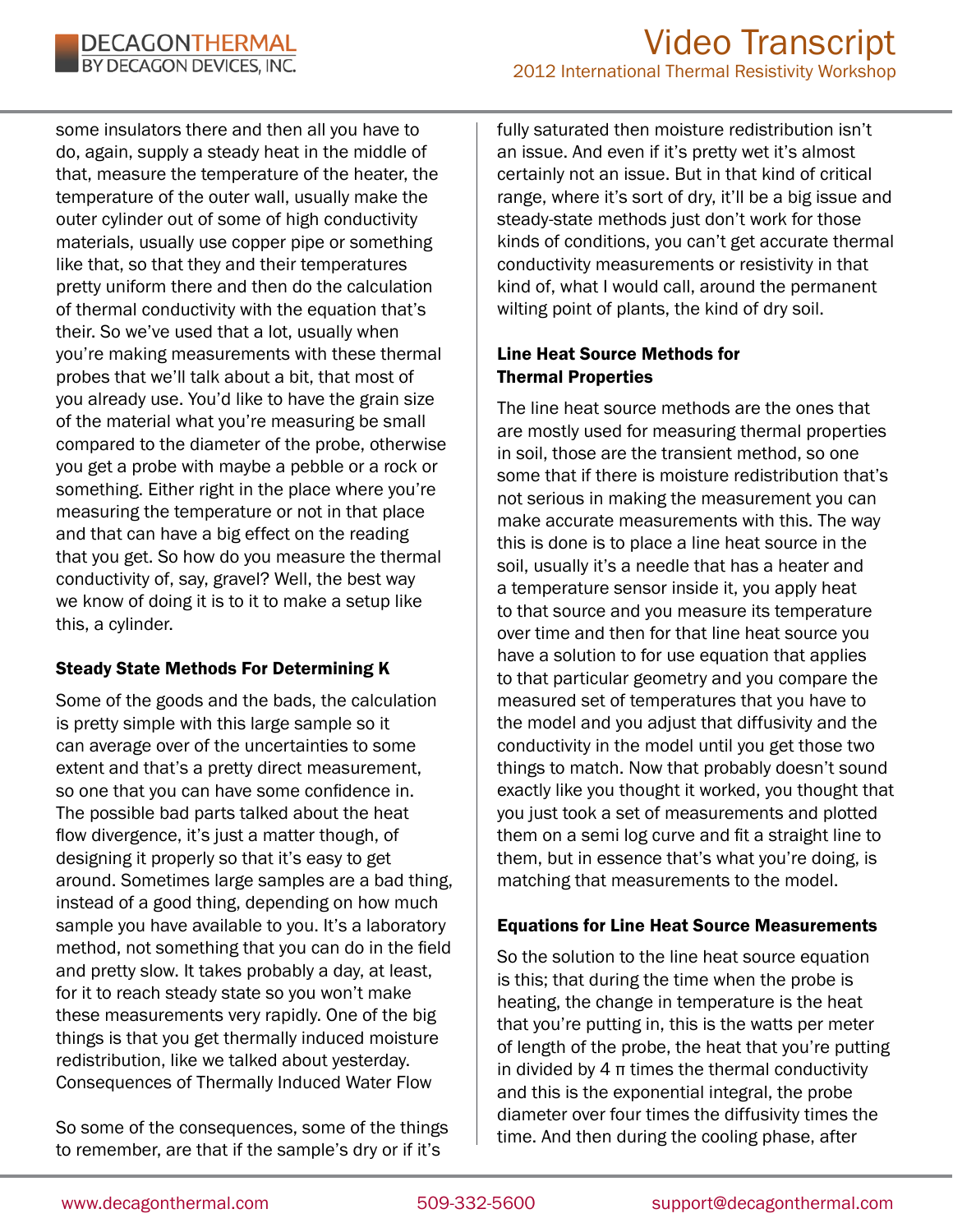you've turned off the heat, then it looks almost the same, except that now you have two exponential integrals, one for the time and one for the time minus the heating time. It's kind of a superposition of solutions, essentially you're subtracting out a solution where the heat is going the opposite direction to cancel it out.

### Thermal conductivity: Single needle method

So, this is kind of a typical probe and this is the one that we normally use for soil situations. It's 10 cm long and about 2.5 mm in diameter. If we put heat into that probe and just look at the heating part of that, this is the temperature rise and this is time plotted on a log scale, and you can see that these come out to be straight lines and the slope of those lines is directly proportional to the resistivity of the material.

### Why is the Response Linear with Line T?

Now why does it come out to be a straight line on a semi log plot? Well if we go back to that heating solution, the exponential integral is here and we can approximate that by an infinite series. The gamma is a constant, Oilers constant, and then the first term in the series is the logarithm of this, R2 over DT, and that it is called, in some literature, the Fourier number. You can see it's a kind of a dimensionless time, and then we have terms in A, A2, A3, and so on in the series. Notice that time is in the denominator so the bigger T gets, the smaller A gets. And so if we wait a little bit these terms get smaller and smaller and eventually we can ignore them so we end up just with these first two terms that we have to consider.

### Pulsed Infinite Line Source, Approximate Solution

If we do a little math on that we come out with this equation: q over 4 π K times the log of T minus the log of some stuff that turns out to be constant. So this is a set of data and you can see that over a pretty wide range of time, that we can fit a straight line to that set of data and then the conductivity is just: q over  $4\pi$  times the slope of that line. So

this should get us to be thinking about what we need to do here that we can't use all of the data we collect out of this heating curve because some of it won't be right for fundamental reasons that those higher order terms haven't gotten small enough yet.

# Example of K Measurement

So here's an example of some data from both the heating and cooling curve, so you can plot either log T for the heating or you can plot log T over T minus 0, T 0 being the heating time for the cooling portion of this. These points that are widely spaced here are those early time points and these are the early time points on the cooling and then we just fit our straight line through the points later on. Now, since this is a log curve it looks like we're ignoring most of the data that we collected when we did this, we got lots of points here but they don't cover of very big range on our log plot. When we do the analysis we get, for this part or row of 153 for the heating part, we get a row of 144 for the cooling part, why are those not the same number? (Audience comments)

Yeah, probably the temperature in the sample was not constant during that time that we made the measurement. Now if what he had not measured both the heating and cooling phases of that we would never know that, would we? And our analysis isn't able to pick that out, it doesn't know the difference between the temperature drift in the change that's occurring when we heat the probe and so it's useful to measure both the heating and cooling phases and for a simple analysis you can just average those two to get an appropriate number.

# Heated Needles as Transient Line Heat Sources

(Audience comments) Well you could do that in a pretty analytic way, you know you could go through point by point, let me jump ahead here. Now, this is the graph that's given in the ASTM and they say, "Well you plot this out and you see that there's a part here that doesn't look like it's on a straight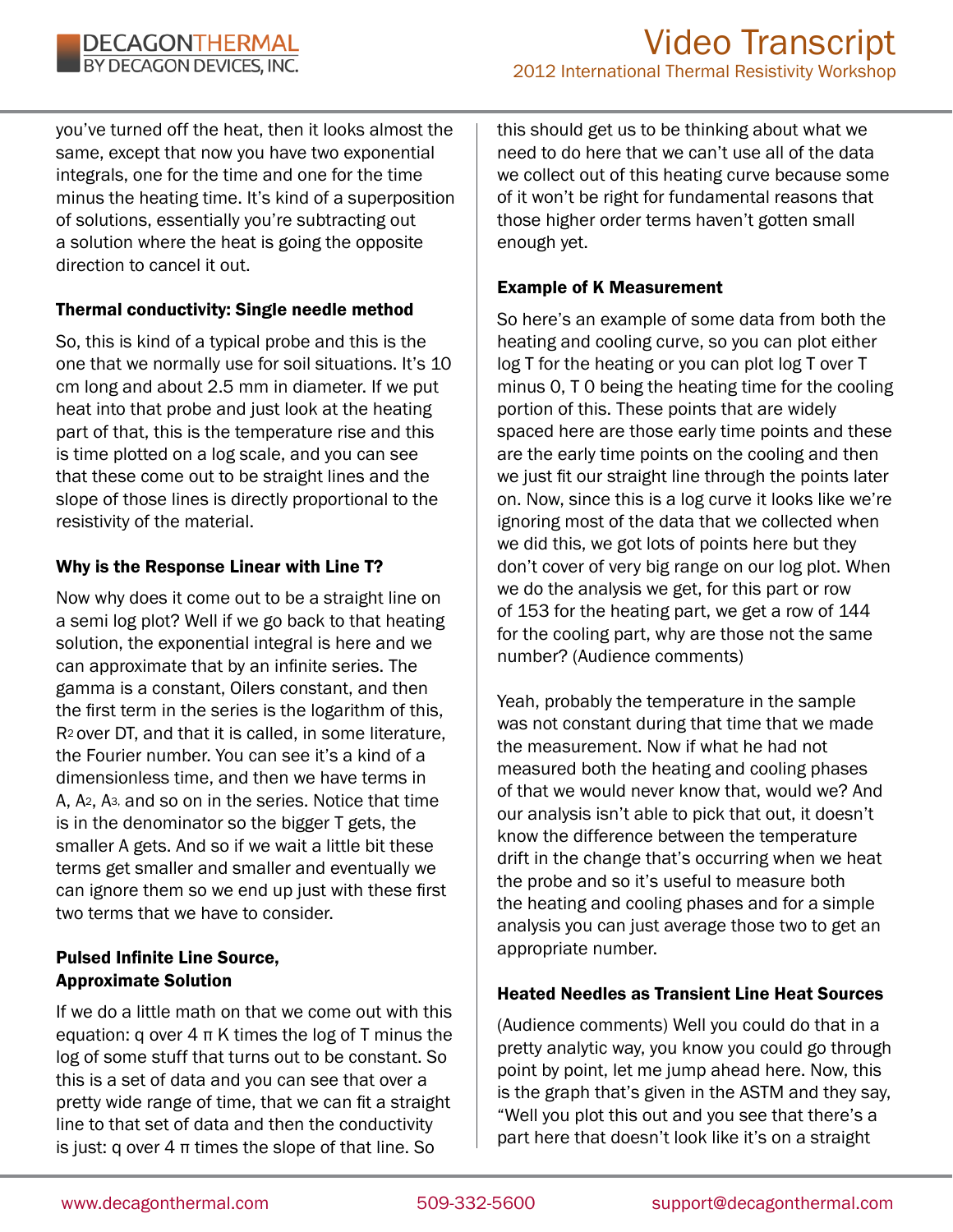

line and there's a part here that looks like its not on a straight line and here's a part that looks kind of straight so ill just put my line through that," and that's not a very good way to do that, I think, I mean that's just completely subjective. And if you look at these data, you can see these first few points, that there are some obvious deviations from the line that goes through those points. There are actually more processes going on here though than we're talking about, a bigger concern than leaving out those higher order terms. The bigger concern turns out to be the contact resistance between the probe and the surroundings, that I'll talk about in just a bit. And so we end up just making, it's not an arbitrary choice but an informed choice; we leave out the first third of the data. So if we are running for 600 seconds we leave out the first 200 seconds of the data. And that takes care of both the heating and cooling and that takes care of both issues as long as you use a long enough heating time, both the issue of the higher-order terms and the contact resistance. (Audience comments)

#### Heated Needles as Transient Line Heat Sources

So I want to just talk about some of the assumptions that we make when we are doing these calculations and some of the things that we need to watch out for to make sure that the measurements are good. We talked about a solution to the ideal line heat source equation. What does that mean? Well it means that our heat source is infinitely small and infinitely long and that the medium that we placed the source in is uniform. That the temperature is uniform and constant, and that we have intimate contact between the probe and the surroundings.

#### Real vs. Ideal

Now, what's the real situation? Well, the source is not infinitely long and infinitely small, its 10 cm long and 0.4 mm in diameter. The medium may not be uniform, if it's not; we have big problems because there isn't any way around that that I know of. People say, "Oh, I've got this layered

material, sand here and clay here. Can't I just poke the needle down through the two of those and get the average productivity of both bills?" No, you can't. You need to make individual measurements on the material, and it has to be uniform. If you did something like that, depending on where the temperature sensor was, with respect to the interface between those two materials, you would get something that was strongly weighted toward either the sand or the clay. We don't have any way to deal with something that's not uniform. The temperature might vary in space and time. We talked just a little bit about this using the heating and cooling curves to deal with some temperature variation, if the temperature variations are large, though, even that doesn't solve the problem. And the contact resistance, we assume intimate contact, but that usually is not the case.

### How Does the KD2-Pro Address These Issues

So, some of the ways that we try to deal with those issues and try to get as accurate measurements as possible. As I said, we use the heating and cooling phase and then turns out that by using long meeting times, you're able to overcome, to some extent, the effect of the contact resistance and I'll try to explain the reason for that in a minute.

### Assessing Error From Finite Probe Size

I'll talk just a minute about the errors that come from finite probe size and how we've tried to assess those errors. You can always do a numerical model of a probe. Mike talked yesterday about finite element models and the way he's used those. You can use those same models to model exactly what that performance is of any sort of probe arrangement you want. And so we can take our finite probe size that we have and find that probe length and we can model that with a model like the ones that Mike talked about yesterday or that he'll talk about today and so we can generate heating curves and cooling curves for any set of conditions we want and then we can analyze those curves using the techniques that I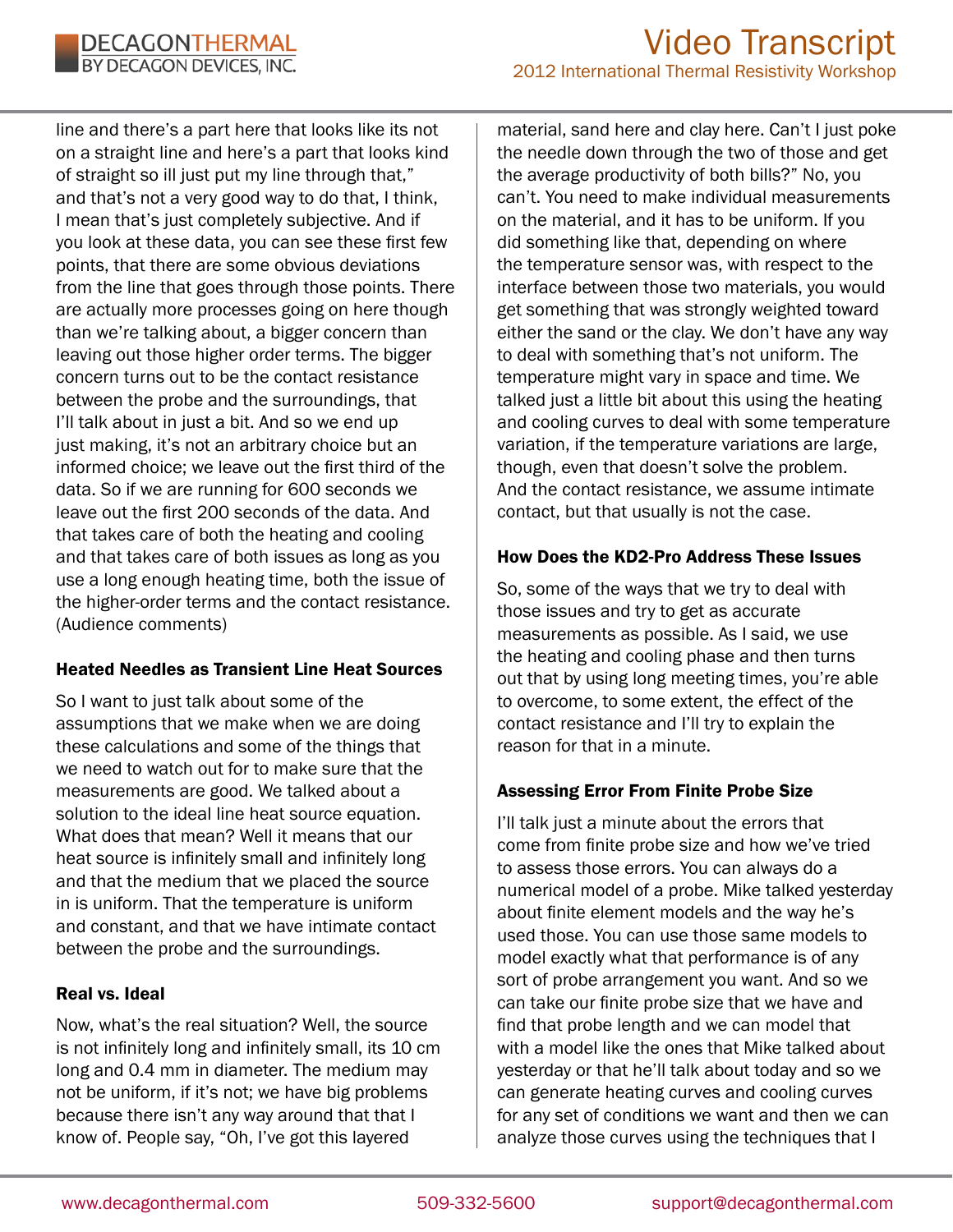just explained; the line heat source methods.

# K Measurement Error For Two Probe Sizes in Water and Sand

And these are some of the results that we get; so we've got here the error in the measurement. In other words the error being the difference between what we measure and what we put into the model and what we get out when we do the simple analysis of the model. As a function of the time over which we make the measurement, for several different situations, the larger needle 2.4 mm diameter, and the smaller needle 1.2 mm diameter, in a high thermal conductivity a 2 and lower conductivity water at 0.6. You can see that for the small needle, that even for fairly short heating times, the error is negligently small but for the larger needle, the one that we tend to use for the soil measurements, that the error, if we used pretty short heating times, could be pretty big. If we go to longer times the errors become much smaller.

Now why don't we just use the small needle instead of the big one? One of the reasons for that is that the IEEE standard, that most people use this for the measurements to go into these ampasity calculations that specifies the size of the needle. And so we're a little bit stuck there, we can say, "Oh, they didn't know what they were doing," but there are some good reasons for using larger needles, as I said little bit ago it's nice to have the needle be larger than the grain size and there are times when you have fairly large grain size. So, we've decided to stick with the larger needle and then to try to deal with these, and go to long enough heating times that these errors become small, but as I said before, they're good reasons, too, for the long heating times.

# Assessing Error From Contact Resistance

These contact resistance errors are some of the biggest concerns that you should have in making these measurements, they come about as a result of a poor contact between the probe you have

and the surroundings. We talked, yesterday, about the cylindrical geometry. One of the first times a student came into my office and said he wanted to make a measurement of thermal conductivity with a heated probe of a transient measurement. I told him there was no way in the world that that could work. That's a transient measurement and you're measuring steady-state property and you can't do that, and so in the process of trying to prove that I was right and he was wrong, I found out that this usually happens, that he was right and I was wrong.

So then you have to ask, well how is that possible, that you can make a steady-state measurement with the transient experiment? Well the reason that you can is that cylindrical geometry, that you very quickly establish a steady state in the material right around the probe and so the storage is going on farther out, but you have steady state in the material right around the probe. And that means, then, that the measurement is mainly focusing on the material in contact with right around the probe. That's what has by far the strongest influence and when Mike worries about the drying around the cable, you don't have to have a very big layer of dry material around the cable for it to act just as if all of the material around the cable were dry. So that means that that contact between the probe and the material you're trying to measure has to be good. Well if it isn't so good, how do you get around that? If you have excellent thermal contact with the material around the probe you might get a graph that looks like that (demonstrates graph). If you have poor contact the temperature might jump up here and then go like that, but if you're mainly looking at the slope of this line, the slope of this one and the slope of this one, once that initial jump has happened, will be the same. So the key is to wait a long enough time until that has settled out and then make the measurement. So, how do we analyze that? Well, same way as before, we set up an element finite on the different model of

simulations with known conductivity and then fit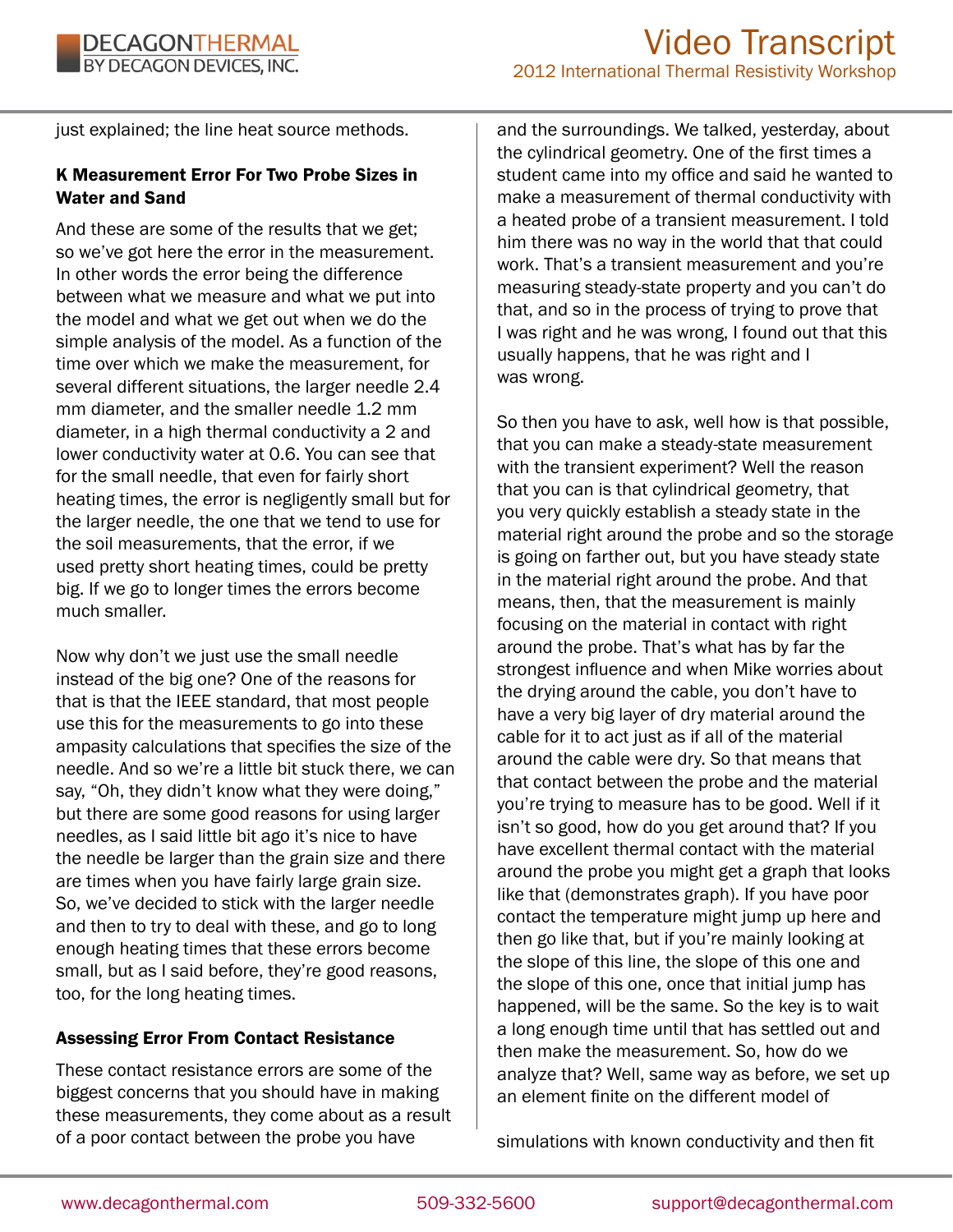our simpler solution to that and compute the error.

### K Error From Contact Resistance

This compares now, again, the error and the time for the different conductivity materials with no contact resistance and with contact resistance. And you can see that the finite probe size and the contact resistance errors, to some extent, cancel out. That short times, we get these errors where we're getting too high a conductivity for larger probes. At short times the contact resistivity gives us too low conductivity, but if we wait out here to longer times those errors become quite small. We've tried a lot but have not, so far, been able to come up with a way to do the analysis to eliminate that contact resistance. That's not to say it's impossible, we still are working on it and maybe at some future, one of these things will say, "This is how you do it you can make the measurements anyway you want to because we can model all of those processes," but so far we haven't figured out how to do it yet.

### Conclusions on contact resistance

So with respect to contact resistance, the things to remember are that you have those errors anytime. You have a poorly fitting probe or any kind of air gaps around the probe. The most critical ones are the ones that temperatures measured right in the center of the probe and that's the worst place to have a gap. For a given gap, the error increases with the size of the thermal conductivity because the gap is a low conductivity and so if the material's high conductivity you just are not able to get the heat into the material. We don't know of a simple correction and even complicated corrections. We haven't figured out how to make them work yet, but long read times tend to minimize the error and tend to get the most problem in dry materials, but moisture tends to bridge some of this problem.

### Standards For Thermal Conductivity or Resistivity

I'll say a few words about the standards. The ones

that normally apply in this kind of work, are the ASTM 5334-08, IEEE 442 and then one that's not often cited but, in my opinion, probably is the best of the three is the Soil Science Society one. Are there any other standards that any of you know of that you cite for this?

### Comparison of Standards

A few comparisons between those; the ASTM one and the IEEE seemed to kind of go along in parallel for while, but the IEEE standard hasn't been updated for 30 years or more so that's pretty out of date. It still wants you to do your analysis with a pencil and a piece of graph paper and not very many people do that now. It still wants you to record the data by hand, not many people do that now. The probe length and the diameter are specified in the IEEE standard. You notice that these other standards have just tried to give some guidelines, now, and have not specified that, recognizing that there might be situations where one probe size would work better than another one. I don't know exactly what's going on with the IEEE standard; that really is the one that is best and, I think, apply to most everybody in this group and we tried pretty hard to get that updated a few years ago, got the committee reactivated and supposed be working on it but then the whole thing went dead again, so I don't know if that's ever going to get up updated. For a while they were just reaffirming it every, five years or however often they were supposed to even though it wasn't being updated, they converted it to an electronic format, there must not have been a source when they did that, so I think that they just scanned it and ran it through an optical character converter and it converted some of the words to the wrong word and nobody ever proofread the thing and so it even sounds a little ridiculous. Soil, I think, was one of the words that it couldn't get right and I can't remember what it substituted for soil. But, any way it hasn't had much care, unfortunately, because, it really has good information in it and important information for the kind of work we do here, so take it with a grain of salt.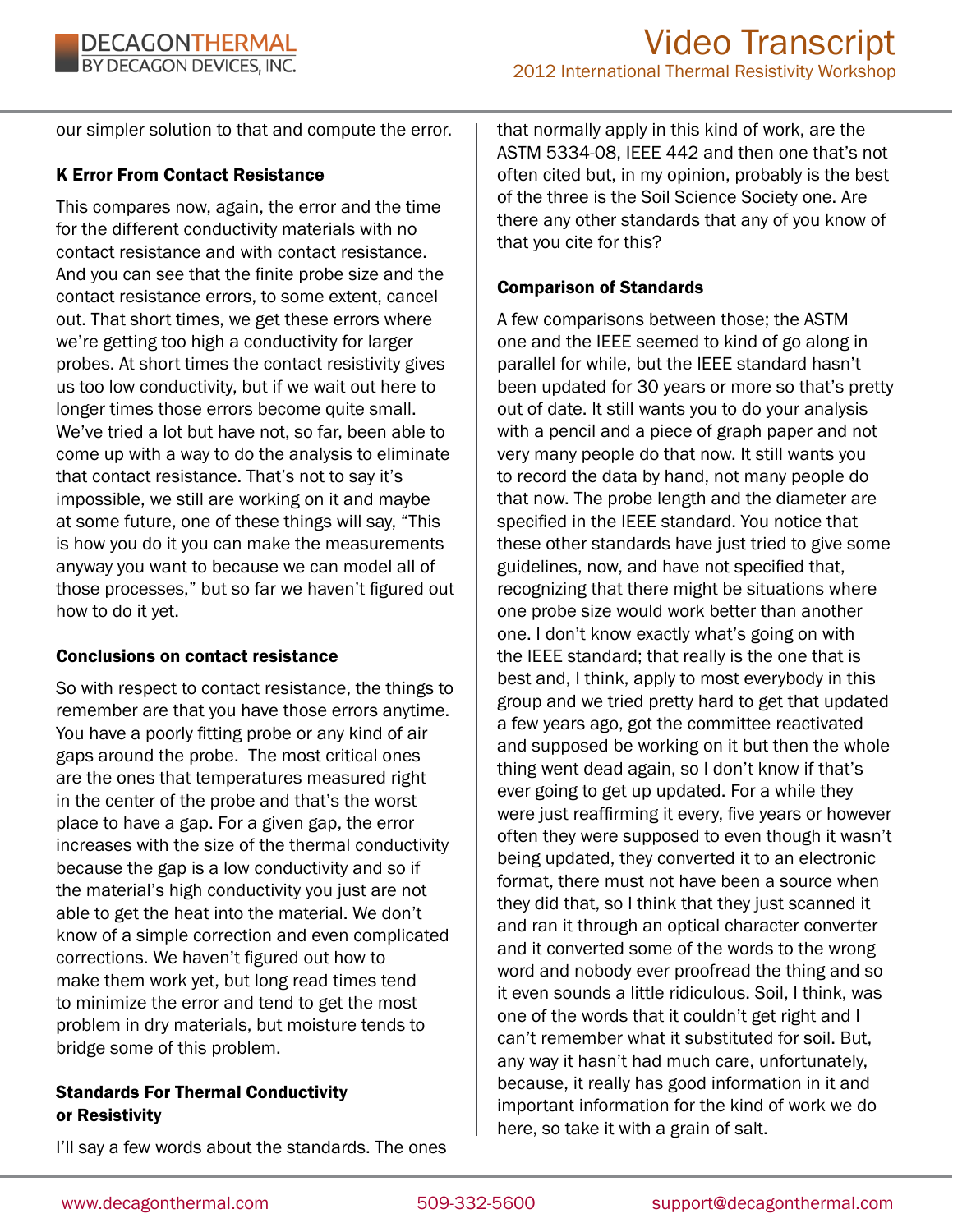### IEEE and Old ASTM Analysis

We talked about this, probably, as much as we need to.

### Important Points

And probably, we've been on these points as much as we need to, as well, the large probes specified by the IEEE and the old ASTM standards, we need to use fairly long times with those in order for the line heat source analysis to be correct but that's okay because we probably want to use fairly long times anyway to make sure that we don't get contact resistance errors. We can take out the temperature drift errors, as long at they're fairly small, by analyzing both the heating and cooling phases. We'd need to make sure, though, that we're dealing with homogeneous material and we want to maximize the contact. We can sometimes improve contact by using thermal grease and in some dry materials we'd do that. When we're making measurements on rock and concrete we always use thermal grease, so that's pretty important there.

(Audience comments) So the question is whether the thermal grease influences the thermal conductivity measurement that you make. Again, it's a time issue. If you wait long enough for that effect of the heating right around to dissipate out into the material and you get correct measurement of the thermal conductivity surrounding the probe. (Audience comments) There's another way around that, too and that's just to put an awful lot of heat in. We've tended to not want to do that because of the moisture migration issues. We may have been more worried about that than we should have been because I've been trying to put in enough heat to actually dry the soil around the probe, lately, and I'll get to that in a minute. It's been a hard thing to do, so it could be that we could go to quite a bit higher heating rates and then those temperature drift errors would be smaller. (Audience comments) That's something we used to think was necessary, I think our stance now is that we trust the theory more than we

trust, I mean one of the hard things with thermal properties measurements is that there just aren't very many good standards, especially up in the rain of wet soils. Water is a good standard, Glycerin is a good standard and so what we would recommend now is checking against those things to make sure that everything is working right, but as long as we use long enough feeding times for those probe size errors and contact resistance to go away, that we can base it on the theory and that we're more confident in the theory than we are in standards, that we've been able to find. But I think you'll come out the same either way, with that the longer heating times we get the same result, say with a glycerin standard or water standard, that the theory says we should.

### Finding Thermal Properties: Your Options

So what are our options if we need to provide thermal properties measurements to a client? Well, one of the ways we can do it would be to just go and measure water contents and densities and mineralogy's temperatures and model the whole thing; we talked about models yesterday, those models are pretty reliable and so you could just provide people with modeled values and that probably would be about as good as anything that you could do, but it may not satisfy your clients and it may not be the easiest, or the least expensive way to go. Another possibility would be to go and measure one point in the field so that you could at least tie it to the particular material that you had and then determine the water content and the density of that sample and use the model to extrapolate from that point to the other points that you wanted to get. Another possibility would be to bring samples back to the laboratory and make measurements on the set of samples, and I think a number of you do that. You start out, dry the sample out, pack it, make measurements and then add water, make more measurements. The problem with that is that you can't pack dry soil very well and so your dry resistivity numbers are way too hard because the bolt densities are way too low. The thing to remember is that if you go out and just make a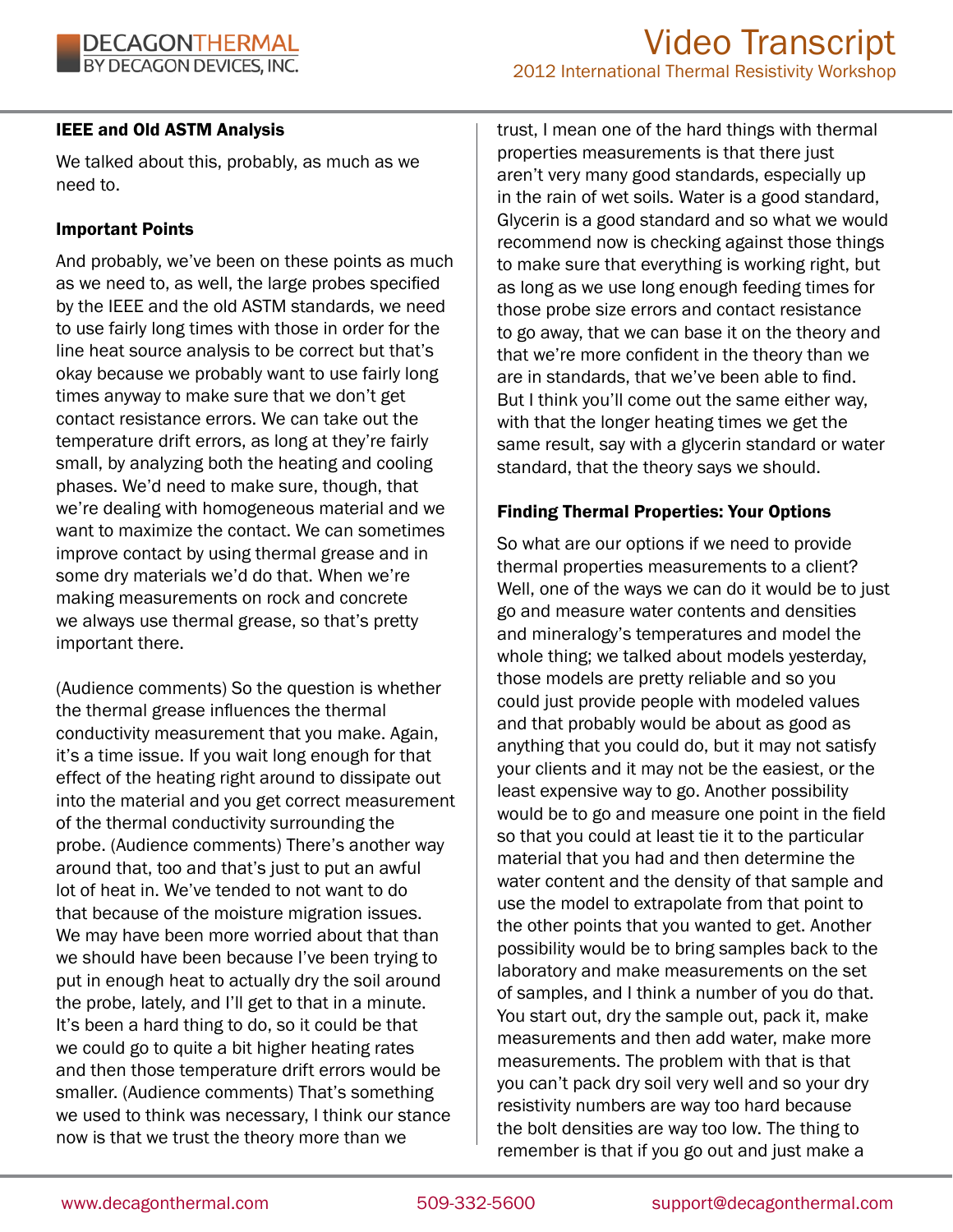

single measurement, the temptation is somebody says, "Well, what's the thermal resistivity of the soil?" So you go out there with your meter and poke it in the soil and you get a measurement and you send them the number and say, "This is the resistivity." Well, we know that that varies with water content and a bunch of other things so we would like to give, at least, the worst conditions that they might experience but more likely the range of conditions that they might experience.

### Thermal Dryout Curves

What we usually do is provide them with a dryout curve with the relationship between the water content and the thermal resistivity or thermal conductivity for the specific density usually at room temperature and then, of course, the mineralogy with whatever material is provided in the sample.

### Dryout Curves – Measurement and Modeling

Jim will talk more about dryout curves and the worked that they've done in Wisconsin in the next lecture and so I don't want to spend too much time on this, but a method that has seemed to work well for us for getting these dryout curves is to do kind of a combination of the models that I talked about yesterday and the measurements that I'm talking about here. So you start out with a sample that's packed, probably to maximum density or to some fraction of maximum density as you would with a good geotechnical practice, saturate the sample with water and make a measurement of the thermal resistivity or thermal conductivity. And that's a reliable measurement, the saturation point is a reliable point, you weigh the sample and then you put it in the oven and dry it out all the way. When it's dry you can make another reliable measurement and that measurement then is on a sample that's at the density that you intended it to be and from the measurements that you made that you can calculate the water content of the sample and the density of the sample and then use the model that we talked about yesterday to fit between those points.

#### Dryout Curves on Sand

So here's a set of data: thermal conductivity versus water content, and there's our wet point and there's our dry point and then we did measure some points in between to see how that would work out. You can see the line that's fit through those points here, and that's just based on the physical properties of the soil so you can see that does a good job of catching the critical point here, that if we do a good job of estimating our clay fraction we do a good job of fitting that point then, so we fit the line all the way through well.

### So - What's Needed for the Combined Approach?

So what we have to know for this? We need a wet conductivity that we get by packing and saturating the sample, we need a dry conductivity that we get after we dried out the sample, we need to know the volume fraction of solids, which we can compute from our bulk density and then we need to know a clay content and for running a texture analysis anyway we'll know the clay content from the texture analysis, if not we can get that by field or some other method. The equations for doing this you can see on an application note on Decagon's website that tells how we do this, that is the quickest method for getting a dryout curve, I think it's a pretty reliable way of getting it and it gets you the one point that Mike wants, which is that dry point for doing the analysis. (Audience comments)

### Measuring Thermal Conductivity of Concrete

With concrete, their might be a couple of situations there were you're measuring thermal resistivity or conductivity. One might be on newly poured concrete where you're able to get samples on side of the concrete and if you can do that, you can put those in standard cylinders and if you just put a pin in those, a stainless steel pin that we supply, you can make a place for the thermal conductivity needle to go and it'll be a tight fit in that place and when the concrete has hardened you pull the pin out, pull the thermal conductivity needle in and make the measurement. The main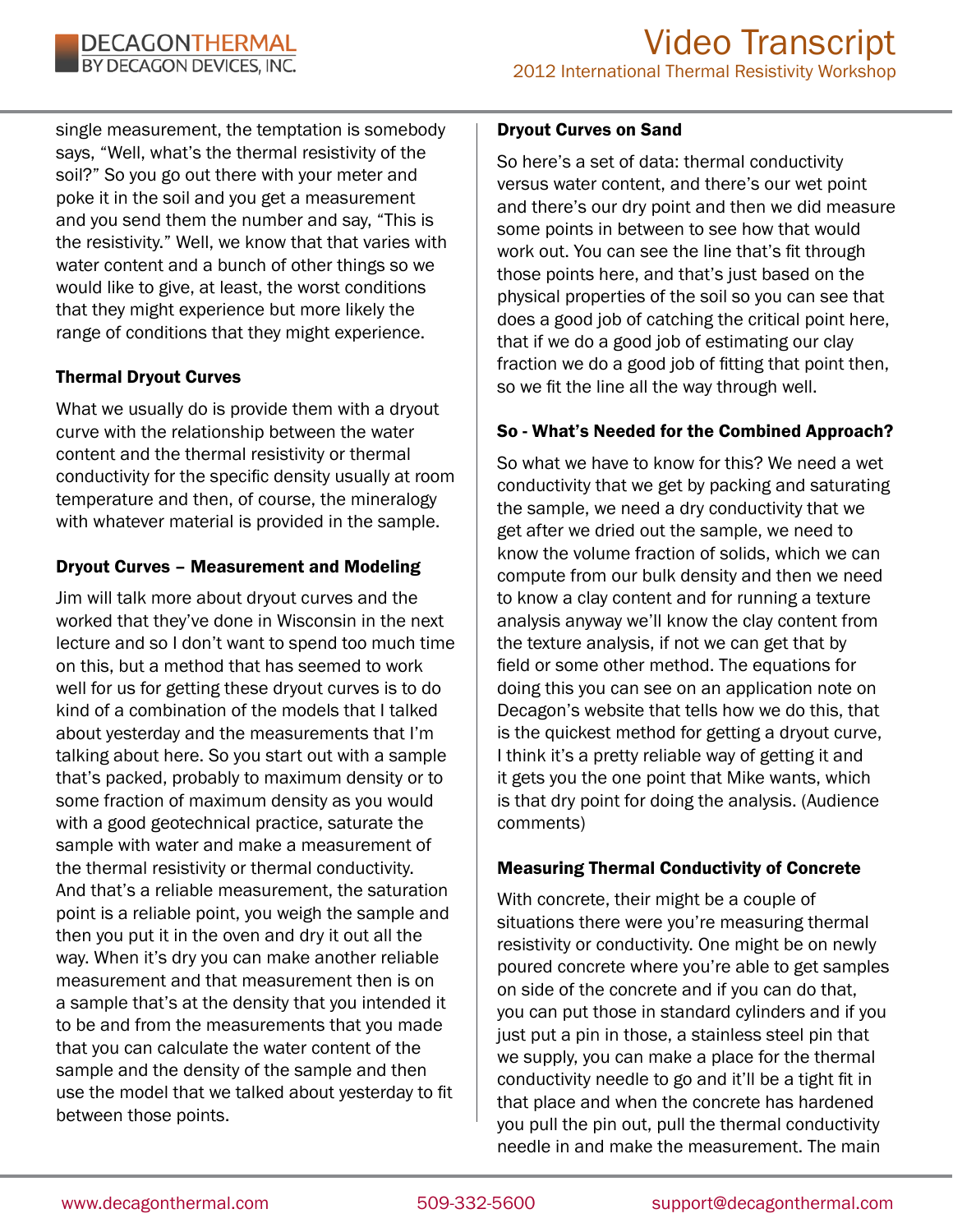thing that you have to ensure is that the density of the concrete in your sample is the same as the density of the concrete as port, and of course you would do that anyway for strength test and the other kinds of tests that you're doing on concrete.

### Important Points For Concrete

Gaps are an important thing so you want to make sure that you don't have gaps and you want to put a little bit of grease on the pin before you put it in or you won't be able to get it out again, we worry about air gaps and you can use these samples for both dry and saturated measurements but, as was pointed out yesterday in their discussion, concrete doesn't dry or saturate very fast, it takes a little bit of time to do that.

### Measuring Thermal Conductivity of Cured Concrete or Rock

Now, the other possibility, the other situation is one where you want to make a measurement on concrete that's already in place or on rock. We've just now, come out with a new probe that works pretty well for that, it's a shorter fatter size such that we can use the smallest of the rotor hammer bits easily with it and so you just drill a hole in the concrete or in the rock, put a little bit of thermal grease in this tube here in the bottom of the hole, so that when you push the probe in it squeezes up past the probe and then makes the measurement. I think in our practicum today, Doug is going to take you through some of that.

### Measuring Thermal Stability with a Heated Needle

The last thing I wanted to mention, briefly, is that thermal stability measurement. A number of you have looked in the literature and have noticed that a lot of work was done on thermal resistivity and thermal stability. There's a lot published on that, but it was quite a while ago and a lot of the work was done in the 50's and 60's and 70's and 80's and then it all, for some reason, kind of went dead. There hasn't been an awful lot of stuff published on that, but Bill Black at Georgia Tech

was one of the prime movers in a bunch of this stuff and this is a paper that he sent me a while ago that I haven't looked at much until I was trying to prepare for this presentation.

One of the things that he talks about there is a probe to measure thermal stability and the idea of the probe is that you can put a probe like the ones that we use for measuring thermal resistivity in the soil, you can put an amount of heat into that, comparable to what you would put into a buried cable, and if the soil is thermally unstable, again, there will be a period of time here where we could do our normal measurement of thermal resistivity. But, then they'll come a point at which the slope of line will change and if we were to fit a line to that part of the curve that would be the thermal conductivity or resistivity of dry soil. In this time to where that occurs, he uses that to make an estimate of the thermal stability or instability of the soil.

Now, that's a pretty appealing idea; appealing if you just want to make measurements, you could get both your wet and dry measurement on the same soil sample without putting them in the oven or anything else, it's appealing because it works like the buried cable does, you can put in an amount of heat comparable to the buried cable, you can scale this up to the buried cable by plotting this axis not as time but as that Fourier number that I mentioned a while ago that scales as the square of the diameter of the heater that's in it, so you can scale up to cable size things. A lot of appealing things about this.

A week ago I started thinking I want to make some of these measurements so that I can show them to you and show you how wonderfully this works. So far I have not been able to dry out a needle, so all of the samples that I have, I guess you would say, were thermally stable because I never did transport enough water to get the thing to dry out. One of them I left for probably 12 hours and that was a sand, I had set it up so that it should have dried out and it went for 12 hours and to really